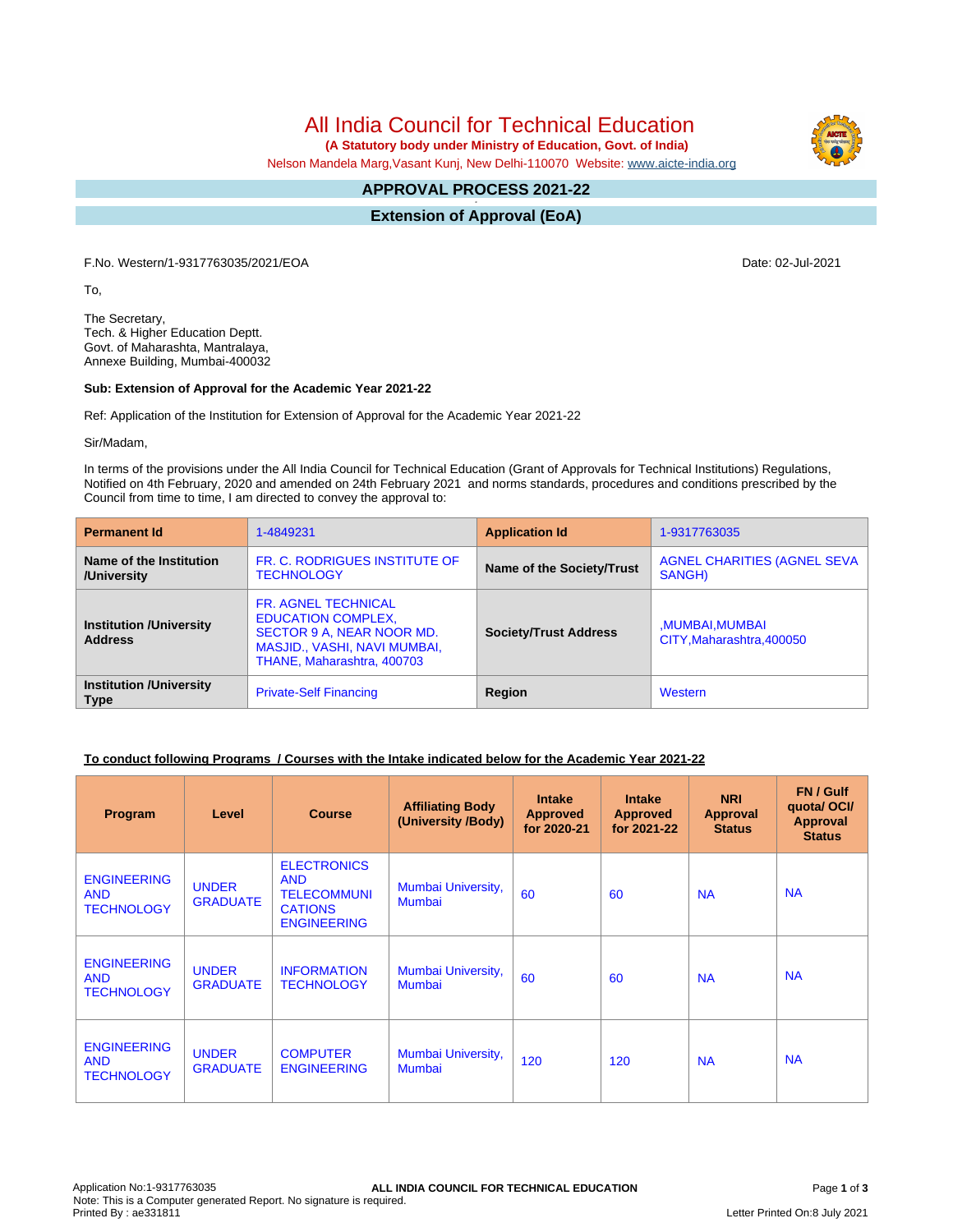| <b>ENGINEERING</b><br><b>AND</b><br><b>TECHNOLOGY</b> | <b>UNDER</b><br><b>GRADUATE</b> | <b>MECHANICAL</b><br><b>ENGINEERING</b>                 | Mumbai University,<br>Mumbai | 120 | 120 | <b>NA</b> | <b>NA</b> |
|-------------------------------------------------------|---------------------------------|---------------------------------------------------------|------------------------------|-----|-----|-----------|-----------|
| <b>ENGINEERING</b><br><b>AND</b><br><b>TECHNOLOGY</b> | <b>UNDER</b><br><b>GRADUATE</b> | <b>ELECTRICAL</b><br><b>ENGINEERING</b>                 | Mumbai University,<br>Mumbai | 60  | 60  | <b>NA</b> | <b>NA</b> |
| <b>ENGINEERING</b><br><b>AND</b><br><b>TECHNOLOGY</b> | <b>POST</b><br><b>GRADUATE</b>  | <b>MACHINE</b><br><b>DESIGN</b>                         | Mumbai University,<br>Mumbai | 18  | 18  | <b>NA</b> | <b>NA</b> |
| <b>ENGINEERING</b><br><b>AND</b><br><b>TECHNOLOGY</b> | <b>POST</b><br><b>GRADUATE</b>  | <b>POWER</b><br><b>ELECTRONICS</b><br><b>AND DRIVES</b> | Mumbai University,<br>Mumbai | 18  | 18  | <b>NA</b> | <b>NA</b> |

### **Course(s) Applied for Closure by the Institution for the Academic Year 2021-22**

| <b>Program</b>                                        | Level                          | <b>Course</b>                                                             | <b>Affiliating Body</b><br>(Univ/Body) | <b>Course Closure Status</b> |
|-------------------------------------------------------|--------------------------------|---------------------------------------------------------------------------|----------------------------------------|------------------------------|
| <b>ENGINEERING</b><br><b>AND</b><br><b>TECHNOLOGY</b> | <b>POST</b><br><b>GRADUATE</b> | <b>ELECTRONICS AND</b><br><b>TELECOMMUNICATIONS</b><br><b>ENGINEERING</b> | Mumbai University,<br><b>Mumbai</b>    | Approved                     |

### **It is mandatory to comply with all the essential requirements as given in APH 2021-22 (Appendix 6)**

The Institution/ University is having the following deficiencies as per the online application submitted to AICTE (self-disclosure based) and the same shall be complied within Two years from the date of issue of this EoA.

## **Deficiencies\* Noted (based on Self Disclosure)**

Faculty Deficiency

**\***Please refer Deficiency Report for details